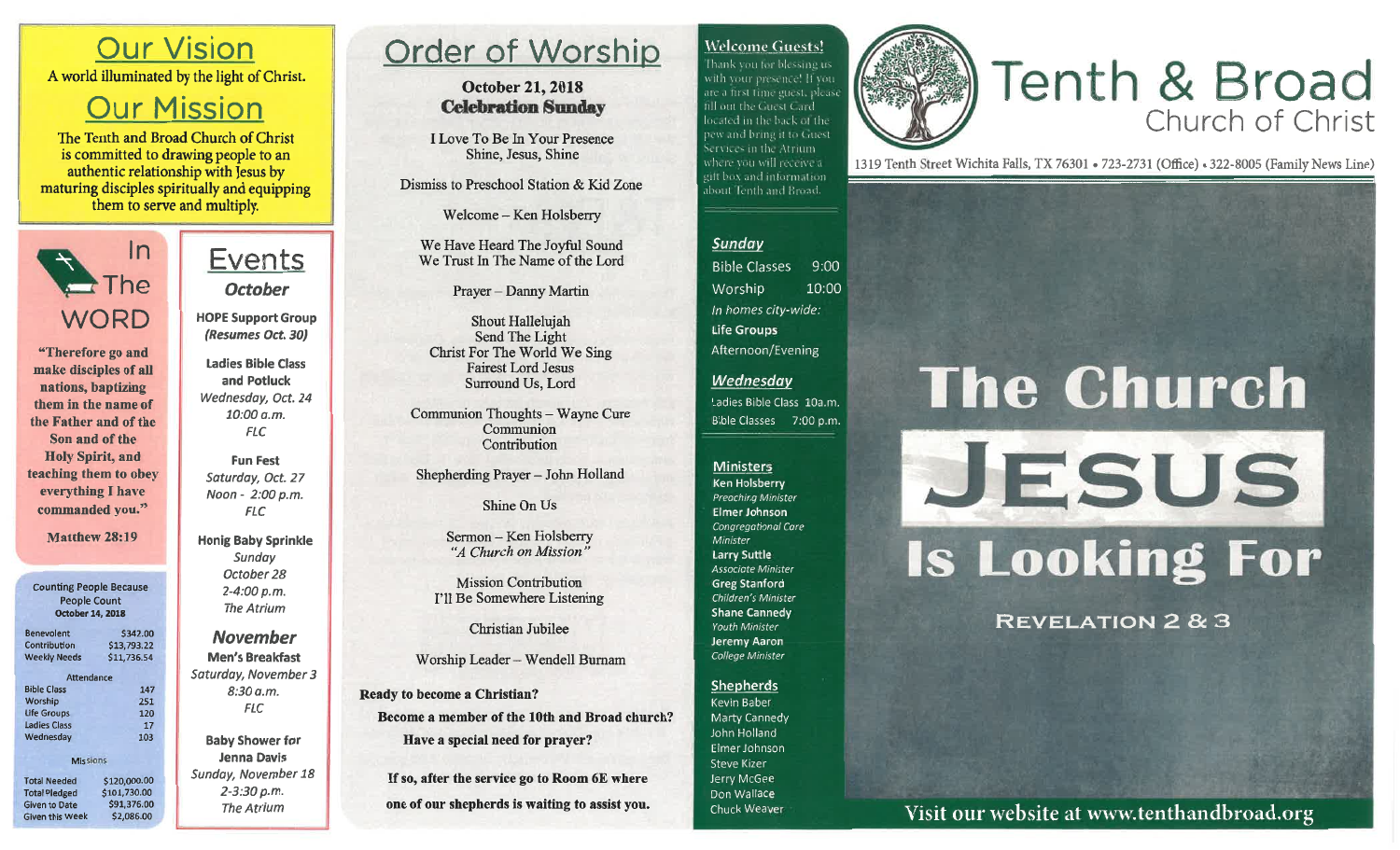### **Family News**

#### **Today is Celebration Sunday!**

Plan to stay today for a delicious lunch of chicken fried steak or lemon pepper chicken, roasted potatoes, green beans, rolls and dessert! May we suggest you donate what you would normally spend for Sunday lunch? However, don't let the cost keep you from staying. We want everyone to be together for lunch on **Celebration Sunday! Immediately following the meal** there will be a special candlelight worship service to complete this day of celebration and wrap up our month of focus on Missions.

I Love Front Row People; They Are My Favorites! Last Sunday we had to set out chairs in the back, but there were chairs available on the front row. So here's a little incentive for you to sit on the front row. Not only will you be among my favorite people, not only will you be making room for others, but I'll give you a candy bar. That's right, a candy bar for everyone who sits on the front row! And everyone else, please move to the center of your row so more chairs are available. I hope to see you up close and personal on Sunday! Ken

Men serving communion: If you desire to help serve communion, please sign the clipboard located at the back of the FLC before services begin.

# 13

Sunday, October 28 from 2-4:00 p.m. in the Atrium for Christina Honig and baby Kolsen Registered at Target



The Wednesday Morning Ladies class will have a potluck following class this Wednesday. Bring a dish and join the fellowship! After the potluck they will be working on a project at The Corner.



For Kids Today: Preschool Station, our 2-PreK children's church and Kid Zone, our K-4th grade children's church will be dismissed during the first part of the worship service this morning to Preschool Station and Kid Zone. Parents are asked to pick up their child from Preschool Station in the Chapel, following services.

Fun Fest: This year's Fun Fest is next Saturday, Oct. 27, from 12:00 p.m. to 2:00 p.m. This is a fun, family event. You can still sign up to help (see the sign up sheet on the table near the exit this morning). Baked or bought goods for the "cake" walk" are also needed. These can be cakes. cupcakes or cookies. Please bring them on or before the 27th.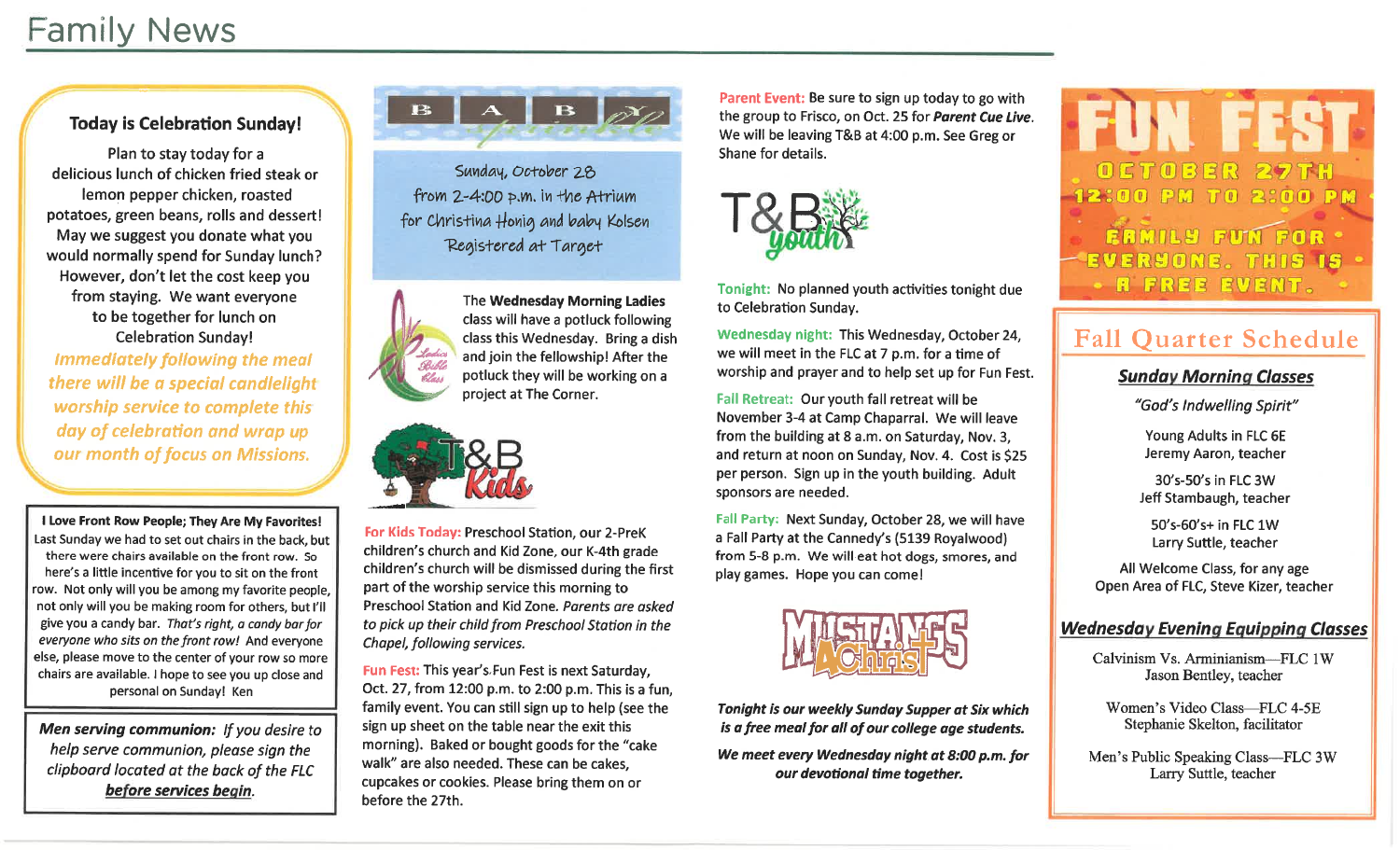**Parent Event: Be sure to sign up today to go with the group to Frisco, on Oct. 25 for** *Parent Cue Live.*  **We will be leaving T&B at 4:00 p.m. See Greg or Shane for details.** 



**Tonight: No planned youth activities tonight due to Celebration Sunday.** 

**Wednesday night: This Wednesday, October 24, we will meet in the FLC at 7 p.m. for a time of worship and prayer and to help set up for Fun Fest.** 

**Fall Retreat: Our youth fall retreat will be November 3-4 at Camp Chaparral. We will leave from the building at 8 a.m. on Saturday, Nov. 3, and return at noon on Sunday, Nov. 4. Cost is \$25 per person. Sign up in the youth building. Adult sponsors are needed.**

**Fall Party: Next Sunday, October 28, we will have a Fall Party at the Cannedy's from 5-8 p.m. We will eat hot dogs, smores, and play games. Hope you can come!** 



#### *Tonight is our weekly Sunday Supper at Six which is a free meal for all of our college age students.*

*We meet every Wednesday night at 8:00 p.m. for our devotional time together.* 



### **Fall Quarter Schedule**

#### *Sunday Morning Classes*

*"God's Indwelling Spirit"* 

**Young Adults in FLC GE Jeremy Aaron, teacher** 

**30's-50's in FLC 3W Jeff Stambaugh, teacher** 

**50's-60's+ in FLC 1W Larry Suttle, teacher** 

**All Welcome Class, for any age Open Area of FLC, Steve Kizer, teacher** 

#### *Wednesday Evening Equipping Classes*

Calvinism Vs. Arminianism-FLC 1 W Jason Bentley, teacher

Women's Video Class-FLC 4-5E Stephanie Skelton, facilitator

Men's Public Speaking Class-FLC 3W Larry Suttle, teacher